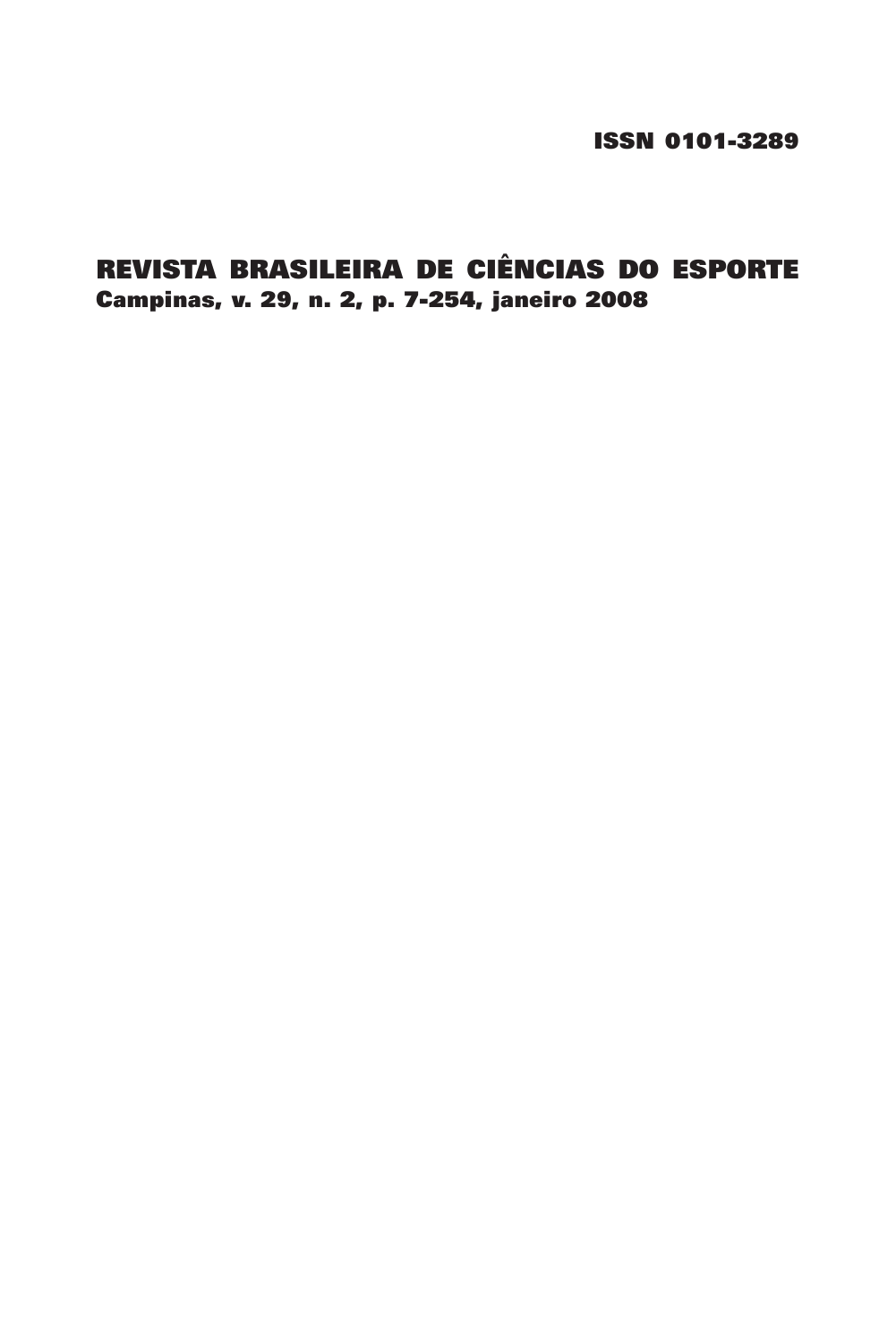## *REVISTA BRASILEIRA DE CIÊNCIAS DO ESPORTE*

#### *EDITORES*

*Alex Branco Fraga (alexbf@esef.ufrgs.br) Silvana Vilodre Goellner (silvana@ufrgs.br)*

#### *APOIO AOS EDITORES*

*Renato Machado Saldanha*

#### *REVISORES*

*Pesquisadores Doutores da Educação Física/ Ciências do Esporte e Áreas Afins*

### *APOIO FINANCEIRO*



#### *APOIO INSTITUCIONAL*

*Faculdade de Educação Física – UFG Escola de Educação Física – UFRGS Centro de Ciências da Educação – UFSC*

## *CO-EDIÇÃO*

*CBCE – Editora Autores Associados*

#### *CONSELHO EDITORIAL*

*Alexandre Fernandez Vaz (Universidade Federal de Santa Catarina, Brasil)*

*Andreas H. Trebels (Universität Hannover Institut für Sportwissenschaft, Alemanha)*

*Christopher Rojek (Nottingham Trent University, Faculty of Humanities, Inglaterra)*

*David W. Hill (University of North Texas, Department of Kinesiology, Health Promotion and Recreation, EUA)*

*Eduardo Kokubun (Universidade Estadual Paulista/ Rio Claro, Brasil)*

*Georges Vigarello (Université de Paris V, École des Hautes Études en Sciencies Sociales, França)*

*Go Tani (Universidade de São Paulo, Brasil)*

*Hugo Rodolfo Lovisolo (Universidade Gama Filho e Universidade Estadual do Rio de Janeiro, Brasil)*

*Manuela Hasse (Universidade Técnica de Lisboa, Faculdade de Motricidade Humana, Portugal)*

*Mauro Betti (Universidade Estadual Paulista/Bauru, Brasil)*

*Pietro Cerveri (Politecnico di Milano, Biomedical Engineering Department, Itália)*

*Ricardo Machado Leite de Barros (Universidade Estadual de Campinas, Brasil)*

*Valter Bracht (Universidade Federal do Espírito Santo, Brasil)*

#### *INFORMAÇÕES www.cbce.org.br*

Revista Brasileira de Ciências do Esporte (ISSN 0101-3289) é uma publicação oficial do Colégio Brasileiro de Ciências do Esporte (CBCE), com periodicidade quadrimestral, editada pelo CBCE e pela Editora Autores Associados. Indexada: Sibradid, Sportsearch, Sport Discus, Latindex, Ulrich's International Periodicals, Catálogo Coletivo Nacional de Publicações Seriadas (CCN).

Rev. Bras. Cienc. Esporte, Campinas, v. 29, n. 2, p. 7-254, janeiro 2008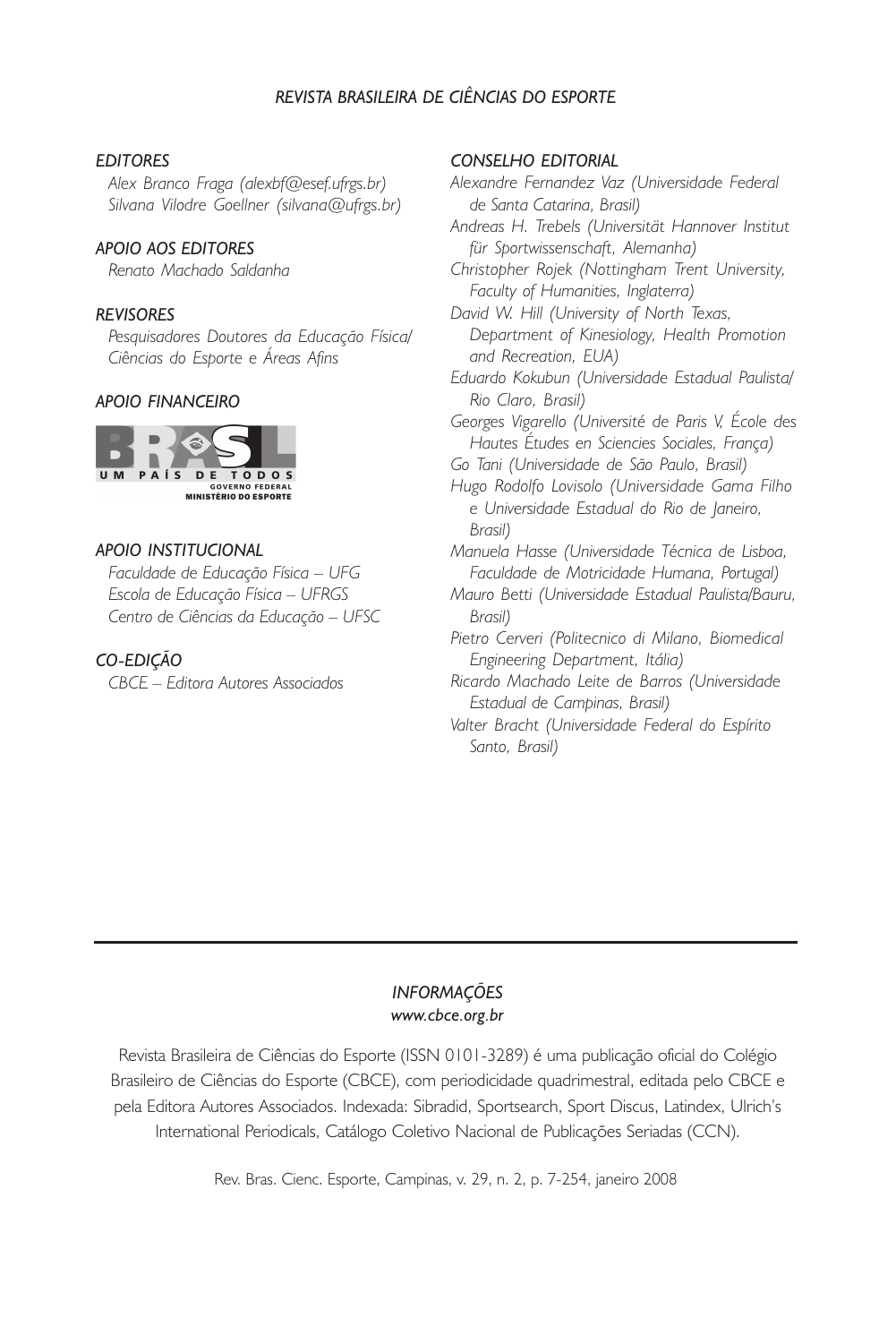ISSN 0101-3289

# REVISTA BRASILEIRA DE CIÊNCIAS DO ESPORTE Campinas, v. 29, n. 2, p. 7-254, janeiro 2008

# Temática Biodinâmica do movimento humano





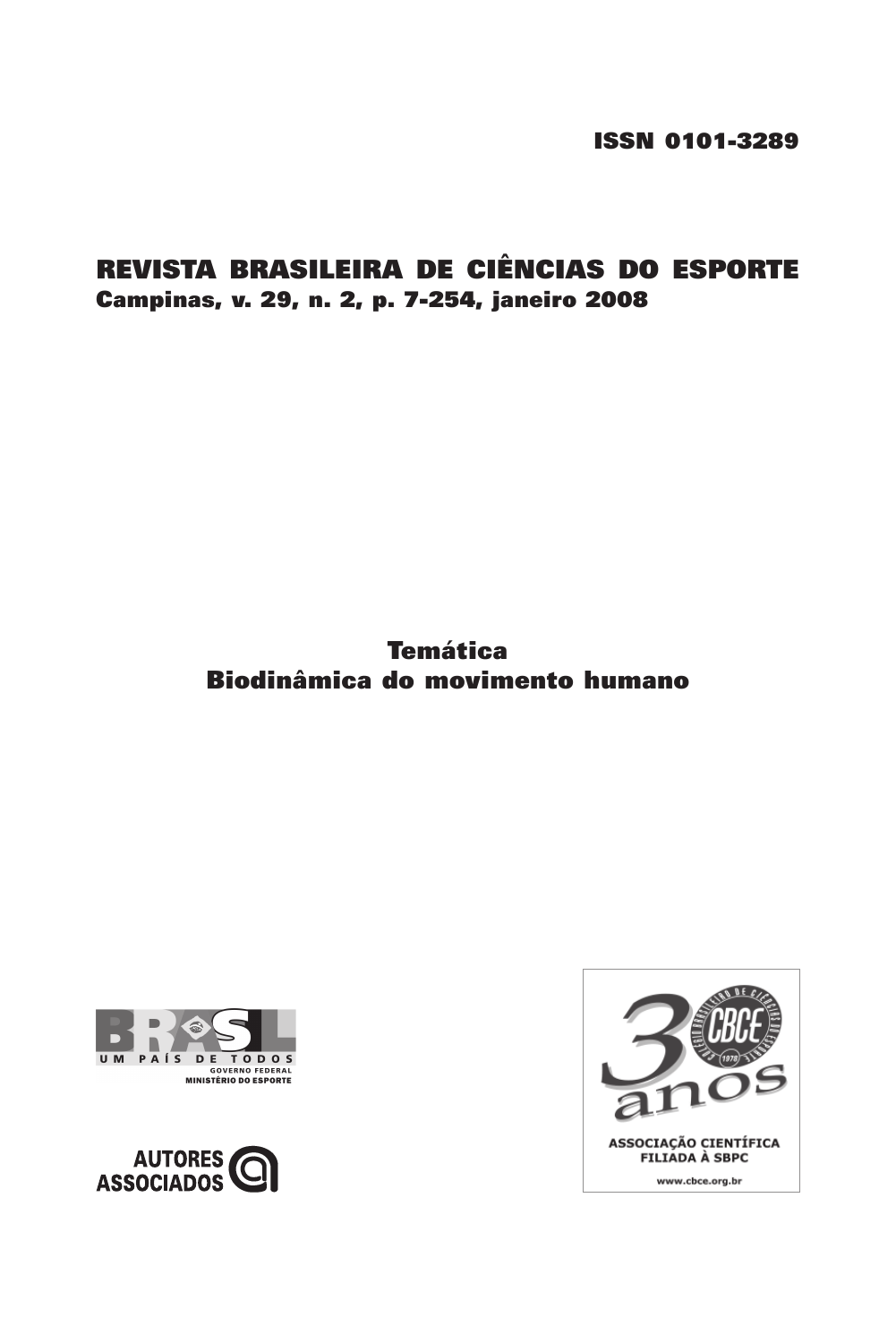## EDITORA AUTORES ASSOCIADOS LTDA.

*Uma editora educativa a serviço da cultura brasileira*

Av. Albino I. B. de Oliveira, 901 | Campinas-SP CEP 13084-008 | Pabx/Fax: (55) (19) 3289-5930 *E-mail* : editora@autoresassociados.com.br Catálogo *on-line*: www.autoresassociados.com.br

Conselho Editorial "Prof. Casemiro dos Reis Filho" *Bernardete A. Gatti Carlos Roberto Jamil Cury Dermeval Saviani Gilberta S. de M. Jannuzzi Maria Aparecida Motta Walter E. Garcia*

Diagramação e Composição *DPG Ltda.*

Revisão *Cyntia Belgini Andretta Edson Estavarengo Jr.*

Capa Criação e leiaute baseados em fotografia de © www.photos.com

Arte-final *Érica Bombardi*

Impressão e Acabamento *Gráfica Paym*

Diretor Executivo *Flávio Baldy dos Reis*

Coordenadora Editorial *Érica Bombardi*

Assistente Editorial *Aline Marques*

## COMERCIALIZAÇÃO E ASSINATURA

Editora Autores Associados Ltda. Av. Albino I. B. de Oliveira, 901 | Campinas-SP CEP 13084-008 | Pabx/Fax: (19) 3289-5930 *E-mail* : editora@autoresassociados.com.br Catálogo *on-line* : www.autoresassociados.com.br

REVISTA BRASILEIRA DE CIÊNCIAS DO ESPORTE, Campinas, Colégio Brasileiro de Ciências do Esporte, 1979.

 Quadrimestral ISSN 0101-3289 Co-Edição: Autores Associados

Biodinâmica do movimento humano

CDD. 613.7 796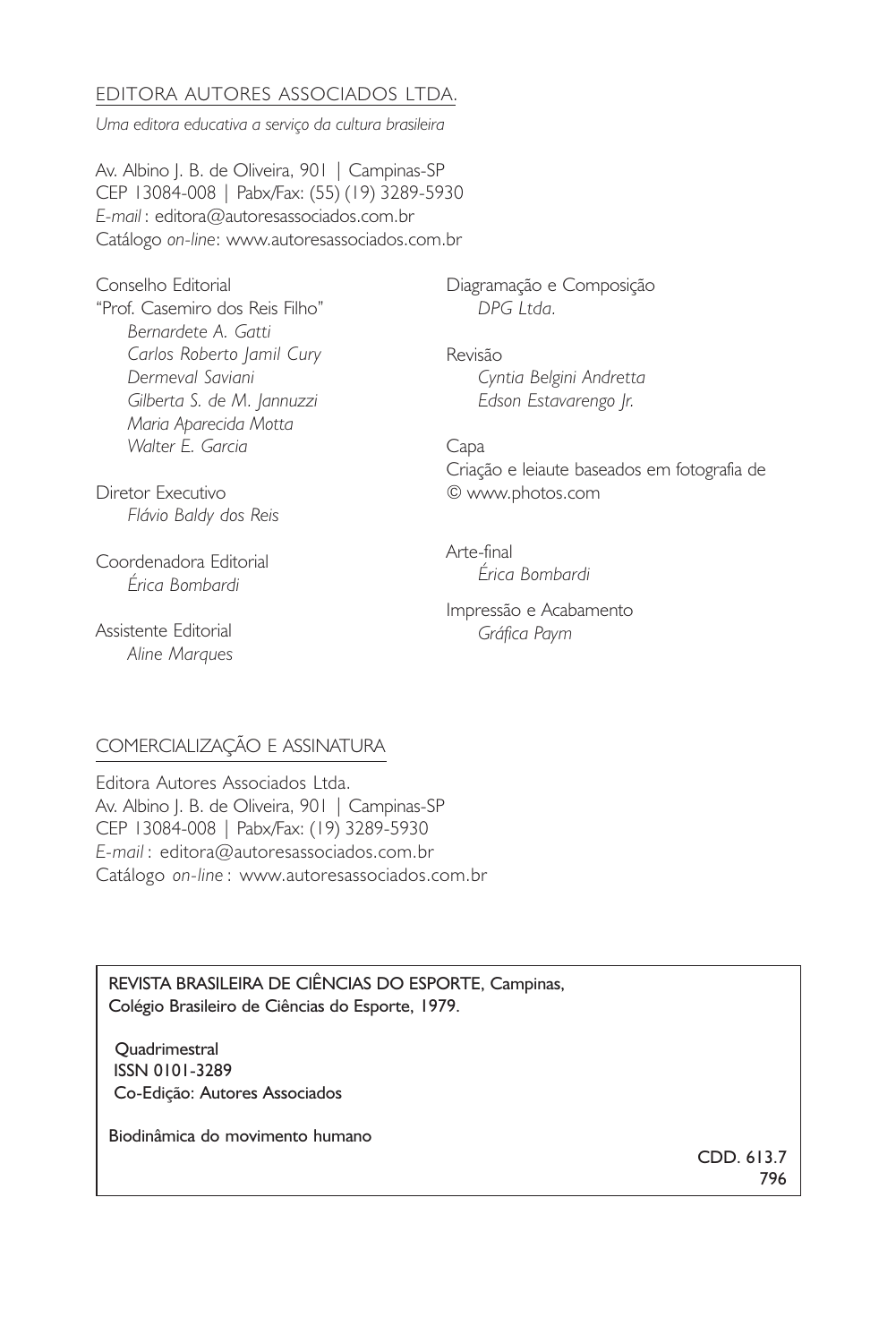# SUMÁRIO

# **EDITORIAL** 7

[Editorial]

# **ARTIGOS ORIGINAIS**

[Articles]

## **SEÇÃO TEMÁTICA**

[Theme articles]

| REDUNDÂNCIA MOTORA: O PROBLEMA DE GRAUS DE LIBERDADE<br>NA CIÊNCIA DO MOVIMENTO HUMANO<br>[Motor Redundancy: the problem of degrees of freedom in human movement science]<br>Marcio A. Oliveira e Jae Kun Shim                                                                                                                                                                                                 | 9   |
|----------------------------------------------------------------------------------------------------------------------------------------------------------------------------------------------------------------------------------------------------------------------------------------------------------------------------------------------------------------------------------------------------------------|-----|
| CÁLCULO DAS FORÇAS INTERNAS NA COLUNA LOMBAR PELA<br>TÉCNICA DA DINÂMICA INVERSA<br>[Calculating internal forces in the spinal column through inverse dynamics technique]<br>Marcelo La Torre, Mônica de Oliveira Melo, Maicon Pasini, Lucas Dutra Araújo,<br>Cláudia Tarragô Candotti e Jefferson Fagundes Loss                                                                                               | 27  |
| EFEITO DA PREVISIBILIDADE DA CARGA DE AÇÕES MANUAIS NO<br><b>CONTROLE POSTURAL</b><br>[Load Predictability's effect on posture control for manual actions control]<br>Elke dos Santos Lima, Andréa Cristina de Lima, Victor Hugo A. Okazaki e Luis Augusto Teixeira                                                                                                                                            | 45  |
| INICIAÇÃO À APRENDIZAGEM DA NATAÇÃO E A COORDENAÇÃO<br>CORPORAL DE UMA CRIANÇA DEFICIENTE VISUAL: ALGUMAS CONTRIBUIÇÕES<br>[Initiation to swimming and bodily coordination in the case of a visually impaired child: some<br>contributions]<br>Solange Rodovalho Lima e Maria Amélia Almeida                                                                                                                   | 57  |
| O EFEITO DE DICAS DE APRENDIZAGEM NA AQUISIÇÃO DO<br>ROLAMENTO PEIXE POR CRIANCAS COM TDC<br>[Effect of cues in dive roll learning by children with DCD]<br>Josiane Medina, Inara Marques, Iverson Ladewig e André Félix Rodacki                                                                                                                                                                               | 79  |
| VALIDAÇÃO DO MODELO POTÊNCIA-TEMPO LIMITE NO CRAWL-ATADO<br>PELAS RELAÇÕES COM OS MODELOS DISTÂNCIA/TEMPO LIMITE E<br><b>VELOCIDADE/TEMPO LIMITE</b><br>[Validity of the power-time to exhaustion model in the tethered-crawl stroke, through<br>relationships to the distance and velocity-time to exhaustion models]<br>Dalton Müller Pessôa Filho, Elvancir Pereira do Nascimento e Benedito Sérgio Denadai | 95  |
| COMPARAÇÃO DOS LIMIARES DE ESFORCO PERCEBIDO CENTRAL<br>E PERIFÉRICO COM A POTÊNCIA CRÍTICA<br>[Comparison of central and peripheral perceived exertion threshold with critical power]<br>Nilo Massaru Okuno, Lucas Galvão Hasegawa Marcolino, Luiz Augusto Buoro Perandini,<br>Patricia Chimin, Fernando Roberto de Oliveira e Fábio Yuzo Nakamura                                                            | 115 |